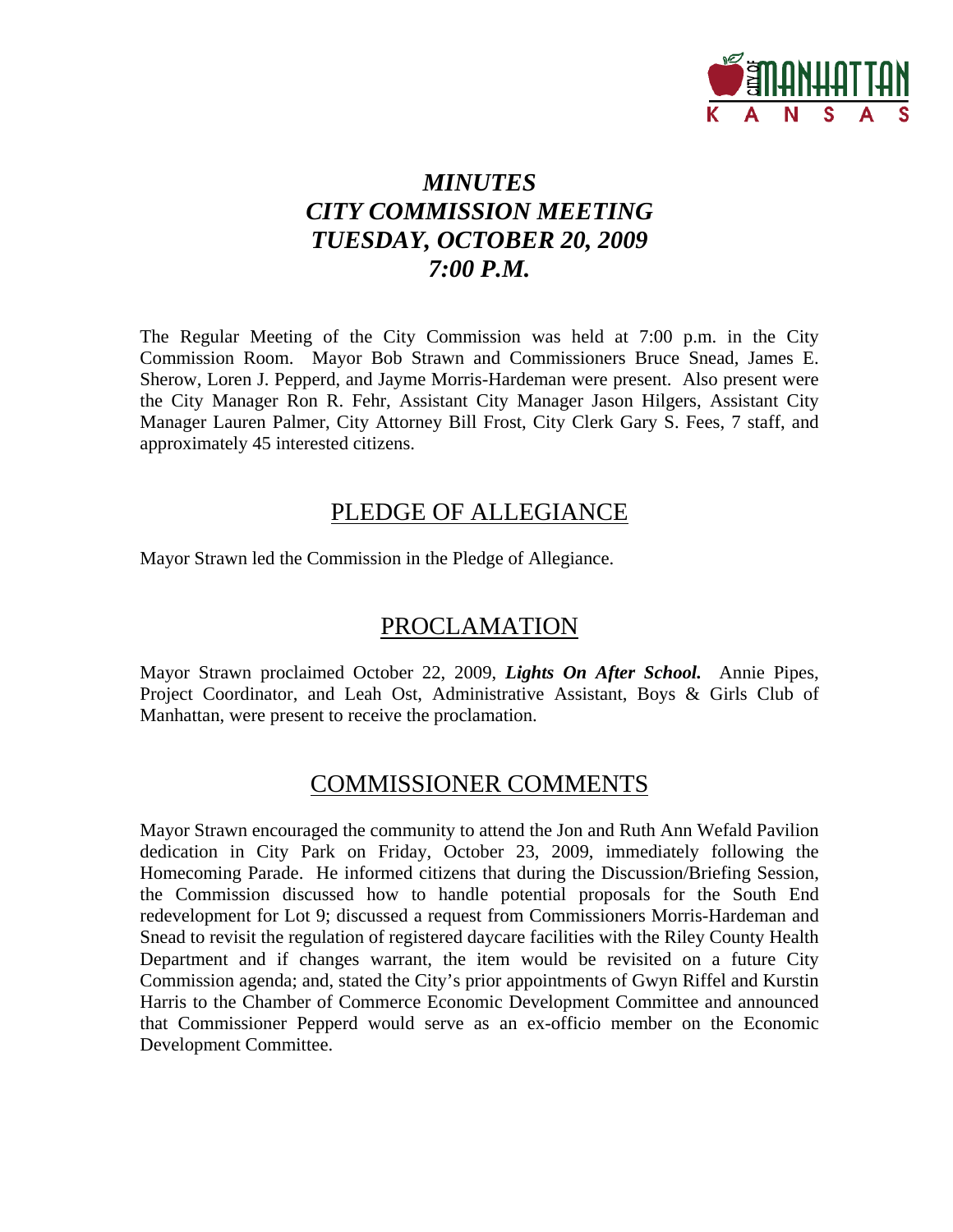Minutes City Commission Meeting October 20, 2009 Page 2

## CONSENT AGENDA

(\* denotes those items discussed)

### **CLAIMS REGISTER NO. 2622**

The Commission approved Claims Register No. 2622 authorizing and approving the payment of claims from October 7, 2009, to October 13, 2009, in the amount of \$2,877,214.94.

### **LICENSE - TREE MAINTENANCE**

The Commission approved a Tree Maintenance license for calendar year 2010 for Capital City Tree Care, Inc., 7920 NW  $35<sup>th</sup>$  St., Silver Lake; Growing Concerns, Inc., 2880 Zeandale Rd., Manhattan; Hummel Tree Service, 601 Pottawatomie Ave., Manhattan; and Salina Tree, Inc., 2681 W State St. Road, Salina.

#### **FINAL PLAT – GRAND CHAMPIONS DEVELOPMENT ADDITION**

The Commission accepted the easements and rights-of-way, as shown on the Final Plat of Grand Champions Development Addition, generally located 630 feet south of the intersection of Grand Mere Parkway and Colbert Hills Drive along the east side of Grand Mere Parkway, based on conformance with the Manhattan Urban Area Subdivision Regulations.

### **\* FINAL PLAT – STRASSER LANDING ADDITION, PLANNED UNIT DEVELOPMENT**

Commissioner Sherow commended Schultz Construction and McCullough Development on the future housing development and plans for the Strasser building.

The Commission accepted the easements and rights-of-way, as shown on the Final Plat of Strasser Landing Addition, Planned Unit Development, generally located along the east side of North  $4<sup>th</sup>$  Street, south of Moro Street, and north of Osage Street, based on conformance with the Manhattan Urban Area Subdivision Regulations.

#### **ORDINANCE NO. 6787 – THIRD AMENDMENT – KDHE LOAN AGREEMENT**

The Commission approved Ordinance No. 6787 authorizing the execution of a third amendment to the loan agreement between the City of Manhattan, Kansas, and the State of Kansas, acting by and through the Kansas Department of Health and Environment for the purpose of obtaining a loan from the Kansas Water Pollution Control Revolving Loan Fund for the purpose of increasing the loan amount to fully fund the engineering of the Wastewater Treatment Plant Expansion and Upgrade Project (SP0705, WW106P), the East Miller Ranch Interceptor (SS0810), and the engineering of the K-18 sanitary sewer relocation (SS0907).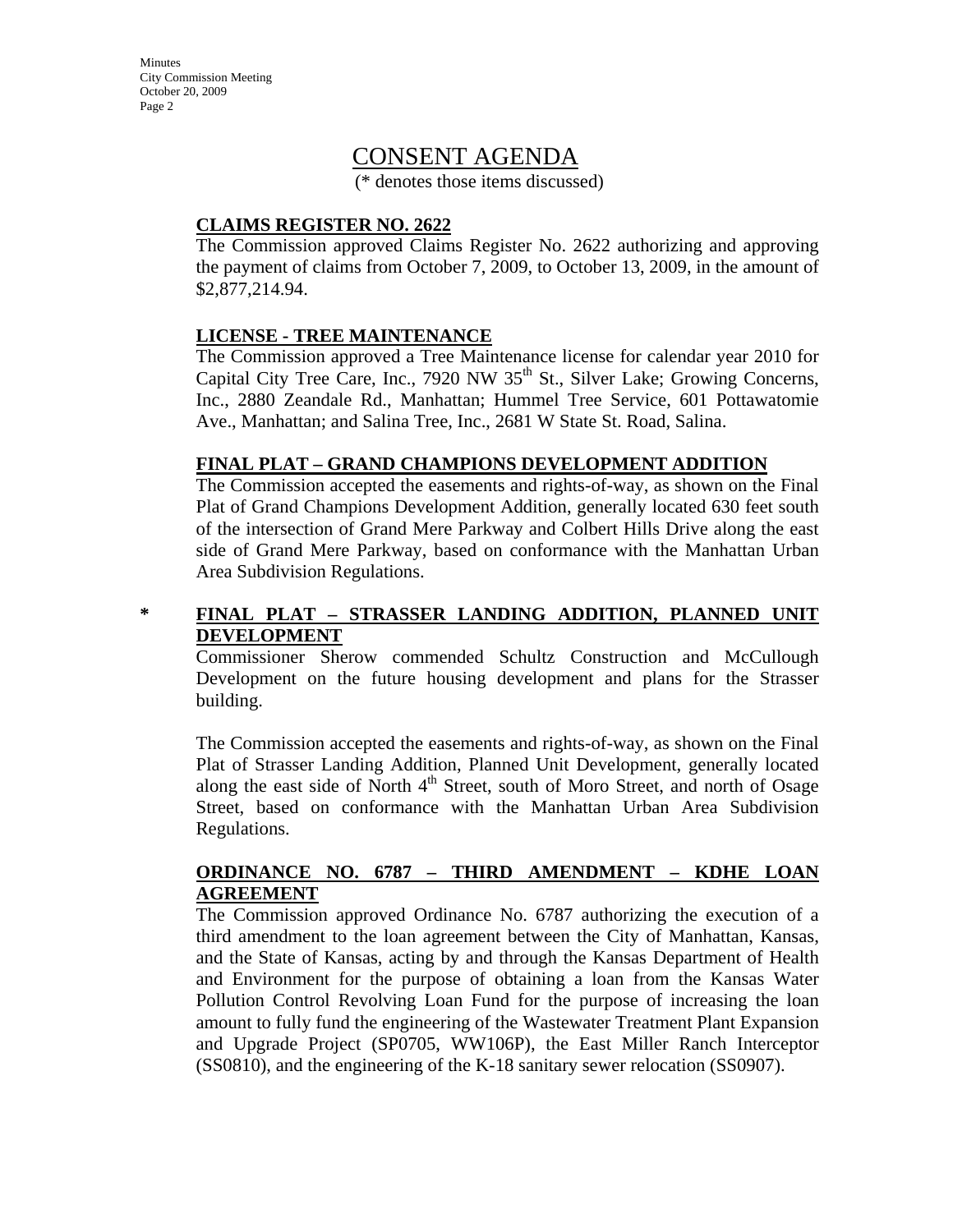# CONSENT AGENDA (*CONTINUED*)

### **ORDINANCE NO. 6788 – AGGIEVILLE BUSINESS IMPROVEMENT DISTRICT – 2010 SERVICE FEES**

The Commission approved Ordinance No. 6788 continuing the establishment of the Aggieville Business Improvement District and levying Business Improvement Service Fees, for the year 2010, on businesses located within the District.

### **ORDINANCE NO. 6789 – DOWNTOWN BUSINESS IMPROVEMENT DISTRICT – 2010 SERVICE FEES**

The Commission approved Ordinance No. 6789 continuing the establishment of the Downtown Business Improvement District and levying Business Improvement Service Fees, for the year 2010, on businesses located within the District.

### **RESOLUTION NO. 102009-A/FIRST READING – ISSUE INDUSTRIAL REVENUE REFUNDING BONDS – MANKO WINDOW SYSTEMS, INC.**

The Commission approved Resolution No. 102009-A and first reading of an ordinance authorizing the issuance of Industrial Revenue Refunding Bonds for Manko Window Systems, Inc., of Manhattan, Kansas, and authorized the Mayor and City Clerk to execute documents related to the bond sale.

### **FIRST READING/PRIVATE PLACEMENT – ISSUE TRANSPORTATION DEVELOPMENT DISTRICT SALES TAX REVENUE BONDS – LIMEY POINT TRANSPORTATION DEVELOPMENT DISTRICT**

The Commission approved first reading of an ordinance issuing \$505,000.00 in Transportation Development District Sales Tax Revenue Bonds (Series 2009) for the on-site sanitary sewer (SS0616), street (ST0623), and water (WA0610) improvements in Limey Pointe PUD; and approved private placement of the Transportation Development District Sales Tax Revenue Bonds (Series 2009) with Landmark National Bank.

### **RESOLUTION NO. 102009-B – SET BOND SALE DATE – GENERAL OBLIGATION BONDS (SERIES 2009-C) AND GENERAL OBLIGATION REFUNDING BONDS (SERIES 2009-D)**

The Commission approved Resolution No. 102009-B setting November 17, 2009, as the date to sell \$11,110,000.00 in general obligation bonds (Series 2009-C) and \$8,870,000.00 in general obligation refunding bonds (Series 2009-D the following projects: *Lee Mill Village – Storm Drainage (SM0702); Gravity Sanitary Sewer (SS0704); Lift Station (SS0709); Street (ST0709); and Water (WA0705); Stone Pointe Addition, Unit Two – Storm Drainage (SM0606) and Street (ST0630); Carlson Street – Storm Drainage (SM0802); and Prairie Lakes Addition, Unit Three – Street (ST0619).*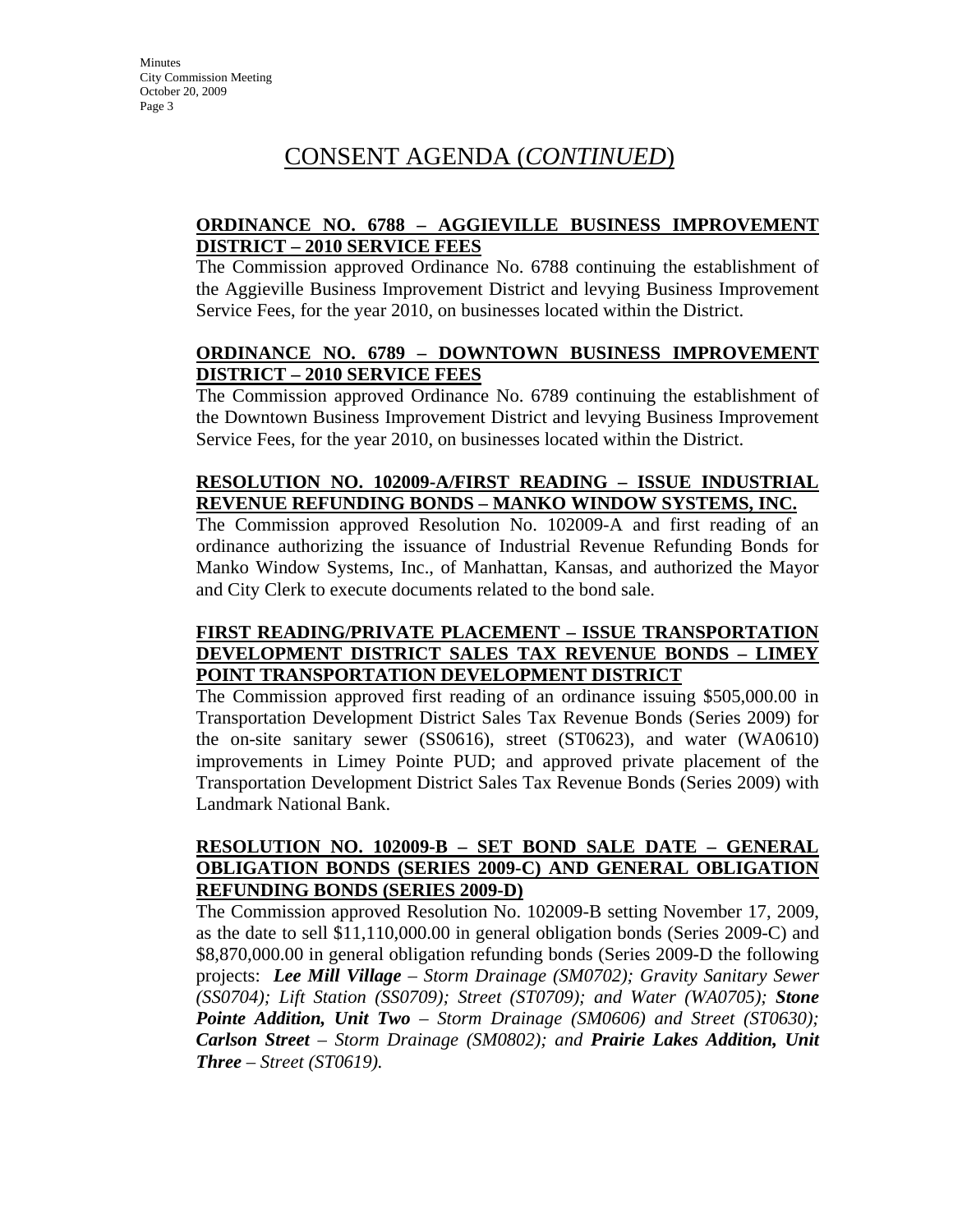# CONSENT AGENDA (*CONTINUED*)

### **FIRST READING – ISSUE - GENERAL OBLIGATION BONDS (SERIES 2009-C) AND GENERAL OBLIGATION REFUNDING BONDS (SERIES 2009-D)**

The Commission approved first reading of an ordinance issuing \$11,110,000.00 in general obligation bonds (Series 2009-C) and \$8,870,000.00 in general obligation refunding bonds (Series 2009-D) for the following projects: *Lee Mill Village – Storm Drainage (SM0702); Gravity Sanitary Sewer (SS0704); Lift Station (SS0709); Street (ST0709); and Water (WA0705); Stone Pointe Addition, Unit Two – Storm Drainage (SM0606) and Street (ST0630); Carlson Street – Storm Drainage (SM0802); and Prairie Lakes Addition, Unit Three – Street (ST0619).* 

### **\* RESOLUTION NO. 102009-C – SET FEES – CITY PARK POOL AND JON AND RUTH ANN WEFALD PAVILION**

Curt Loupe, Director of Parks and Recreation, provided an overview on the item and presented the fees associated for use of the facility. He then responded to questions from the Commission regarding the bids received and savings realized, that will provide an opportunity to add a second slide, as well as the availability of scholarships.

The Commission approved Resolution No. 102009-C setting fees for the City Park Pool and for rental of the Jon and Ruth Ann Wefald Pavilion.

### **CHANGE ORDER NO. 3-FINAL – 2008 NEW AND PARALLEL WATER LINES (WA0806)**

The Commission approved Change Order No. 3-Final for the 2008 New and Parallel Water Line (WA0806), resulting in a net increase in the amount of \$25,871.51 (+11.09%) to the contract with Meadows Construction, of Tonganoxie, Kansas.

#### **SETTLEMENT AGREEMENT – 2006 NEW AND PARALLEL WATER LINES, PHASE 2 (WA0903)**

The Commission authorized the Mayor and City Clerk to execute the negotiated settlement agreement in the amount of \$16,000.00 with BG Consultants, of Manhattan, Kansas, for services rendered in conjunction with the 2006 New and Parallel Water Lines Project, Phase 2 (WA0903).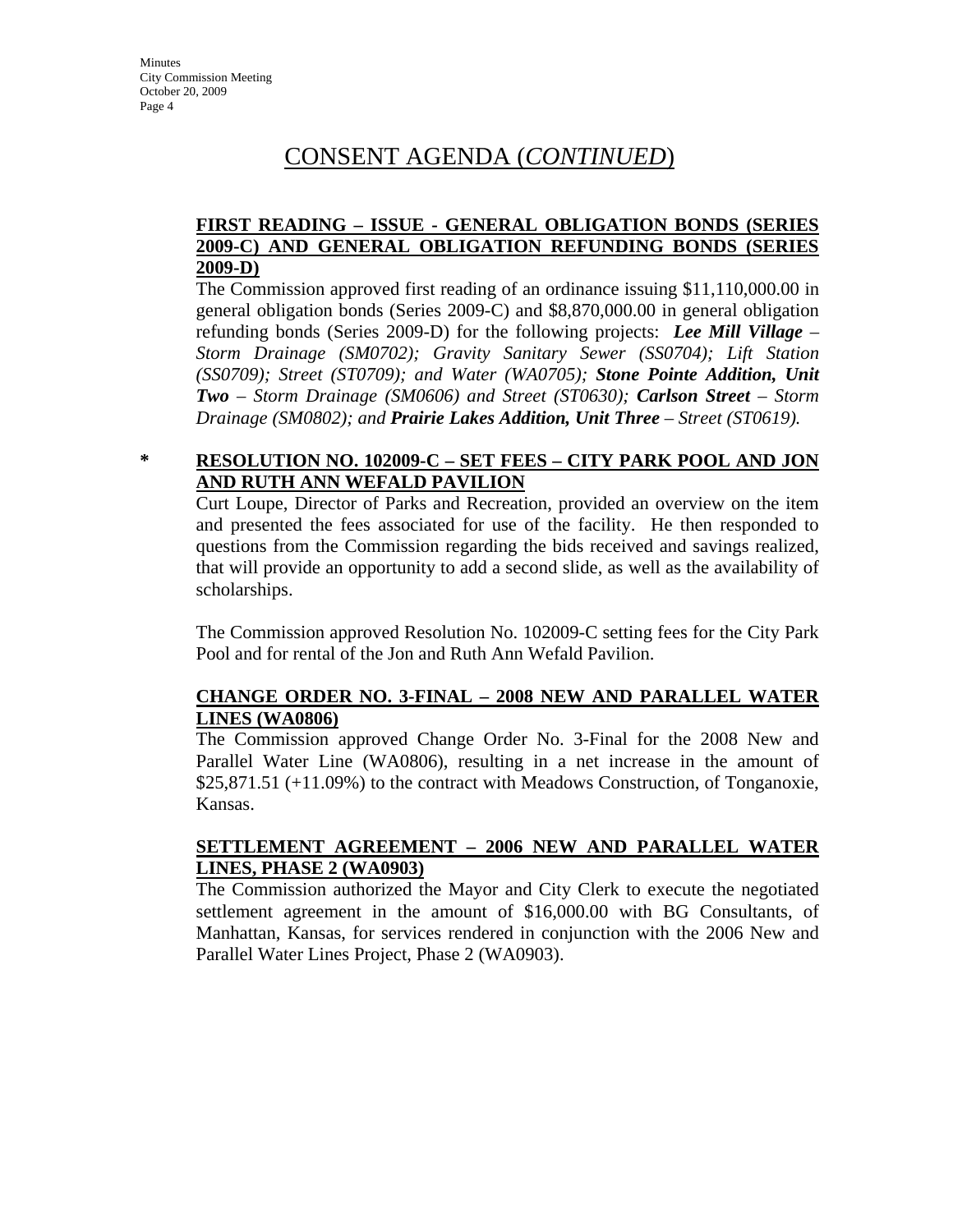# CONSENT AGENDA (*CONTINUED*)

#### **LAND ACQUISITION AGREEMENTS – US 24 AND MCCALL ROAD IMPROVEMENTS (ST0907)**

The Commission approved the agreements with the McCall Pattern Company for the Permanent Pedestrian-Utility Easement, Permanent Easement, and Temporary Construction Easement; with Lynn S. Bates and Gyll C. Bates for the Permanent Easement; and with Mary K. Murdock Trust for the Permanent Easement and Temporary Easements; approved the submittal of the Request for Conditional Right-of-Way to KDOT; and authorized the Mayor and City Clerk to execute the agreements and request on behalf of the City.

#### **PURCHASE – FLATBED TRUCK – FORESTRY DIVISION**

The Commission authorized the purchase of a 2010 Ford F-550 Flatbed Truck from Olathe Ford, of Olathe, Kansas, in the amount of \$46,775.00 for the Forestry Division (Unit #68).

After discussion, Commissioner Snead moved to approve the consent agenda, as presented. Commissioner Sherow seconded the motion. On a roll call vote, motion carried 5-0.

# GENERAL AGENDA

### **FIRST READING – ADOPT - STANDARD TRAFFIC ORDINANCE FOR KANSAS CITIES, EDITION OF 2009**

Katharine Jackson, Assistant City Attorney, presented the proposed changes to the Standard Traffic Ordinance (STO). She then responded to questions from the Commission regarding the adoption of the STO and provided clarification on the definition of a work-site utility vehicle and whether golf carts should be allowed or not.

Dale Houdeshell, Director of Public Works, provided clarification regarding work-site utility vehicles.

Katharine Jackson, Assistant City Attorney, presented an overview of cell phone use by drivers regarding regulation and safety; an overview of cell phone laws, including, handheld ban and texting bans in the United States; existing city ordinances; and, issues to consider. She then responded to questions from the Commission.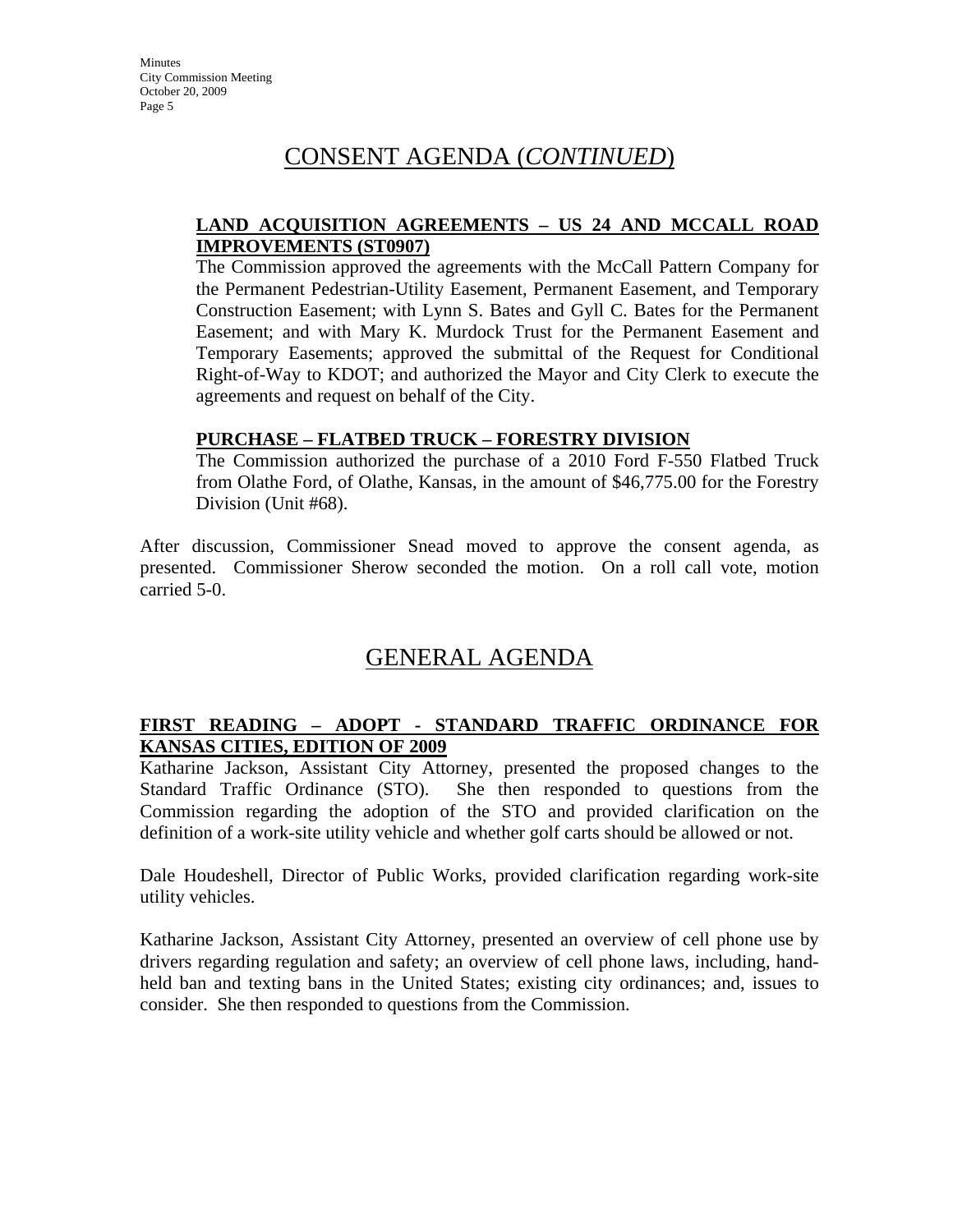### **FIRST READING – ADOPT - STANDARD TRAFFIC ORDINANCE FOR KANSAS CITIES, EDITION OF 2009** *(CONTINUED)*

Kassie McEntire, City Prosecutor, responded to questions regarding the use of cell phones involved in wreckless driving or inattentive driving instances. She stated that Municipal Court has seen very few cases where anyone was cited for either an accident or traffic stop that could be related to cell phone use.

Myron Calhoun, 2001 Dunbar Road, HAM amateur radio operator, voiced concern that the proposed ordinance would prohibit two-way radio operators from performing important tasks, such as: public works department, police department, animal warden, housing inspector, code enforcement officer, taxi drivers, ATA bus drivers, school bus drivers, emergency management, HAM radio operators, radio weather spotters, emergency agencies, and visiting motorists will not be able to utilize radios for directions. He asked that the proposed ordinance be amended to not include operations mentioned or operators licensed by the Federal Communications Commission. He then responded to questions from the Commission regarding the need for emergency vehicles, storm spotters, survey reporters, and others that need the ability to drive and communicate at the same time.

Pat Collins, Emergency Management Director, Riley County, informed the Commission that many agencies and individuals licensed under federal regulations, such as FCC license holders, should be exempted from the proposed ordinance, and agreed with those mentioned by Mr. Calhoun. He then responded to questions from the Commission regarding the transition from two-way radio to greater use of cell phones as the technology and reliability improves. He stated that he does not encourage the use of cell phones during emergency responses.

Mayor Strawn stated the best way for us to change is to do things voluntarily and not have to implement laws because they take away rights; however, in some cases, technology moves quickly ahead and it is the responsibility of government to regulate for public safety. He said that earlier this year a death on K-18 involved a driver using a cell phone.

Ann Smith, Director, ATA Bus Service, informed the Commission that cell phone use is an issue nation-wide and stated that ATA uses radios in all of their vehicles. She also spoke in support of Mr. Collins and Mr. Calhoun's positions and encouraged the Commission to consider the exemptions identified.

Lee Modesitt, K-State Student Governmental Relations Committee member, informed the Commission that a public education program would be better than a ban on cell phone use. He stated that there is not a strong link of cases with cell phone use and inattentive or wreckless driving.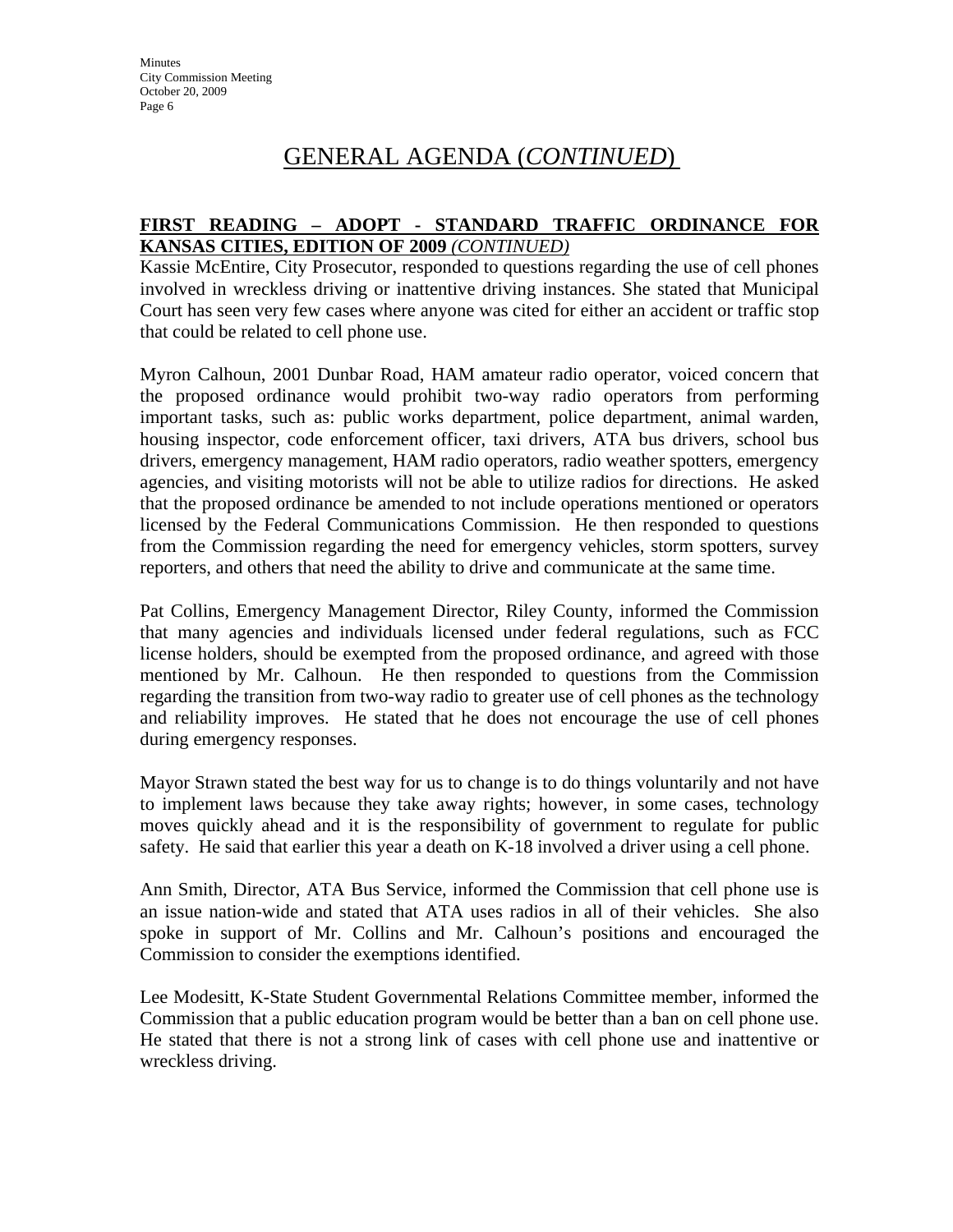### **FIRST READING – ADOPT - STANDARD TRAFFIC ORDINANCE FOR KANSAS CITIES, EDITION OF 2009** *(CONTINUED)*

Collin Kirschner, K-State student, stated that the Commission was not representing him if they passed this ordinance, as proposed. He suggested that cell phone citations should be a secondary offense and supported making texting while driving illegal.

Curtis Bryan, K-State student, asked the Commission what the cost would be to put up signs for out-of-town drivers in order to alert them of the law, especially, for those coming to K-State football games. He then asked how the ordinance would be enforced and what the unintended consequences would be. He stated that the item would be more appropriate to be voted on at the ballot.

Gary Olds, 3308 Frontier Circle, asked for limited government and stated that many businesses and people use their cell phones as a tool. He asked the Commission to keep in mind the unintended consequences of the proposed ordinance and stated that this will negatively affect business people and productivity. He asked to leave the item alone until additional information would warrant such an ordinance. He then responded to questions from the Commission.

Lee Modesitt, K-State Student Governmental Relations Committee member, informed the Commission that another unintended consequence would be that if you were to pull to the side of the road to respond to your cell phone, that the streets in Manhattan are not wide enough to safely pull over, which could lead to other accidents.

Brian Carter, President, Manhattan Area HAM Operator Society, voiced concerns with the proposed ordinance and mentioned examples of inattentive driving by drivers reading or shaving, while driving their vehicles.

Commissioner Pepperd said there is a difference in use between a HAM operator and an individual using a cell phone. He said there needs to be a decision between hands-free versus hands-held devices and was okay with hand-free devices, and stated there needs to be exemptions for HAM operators and those that are FCC licensed. He said that he uses his cell phone as a tool and that his is hands-free.

Commissioner Morris-Hardeman agreed that there needs to be an exemption for FCC licensed operators. She voiced concern for texting and hand-held devices while driving, but was okay with hands-free devices.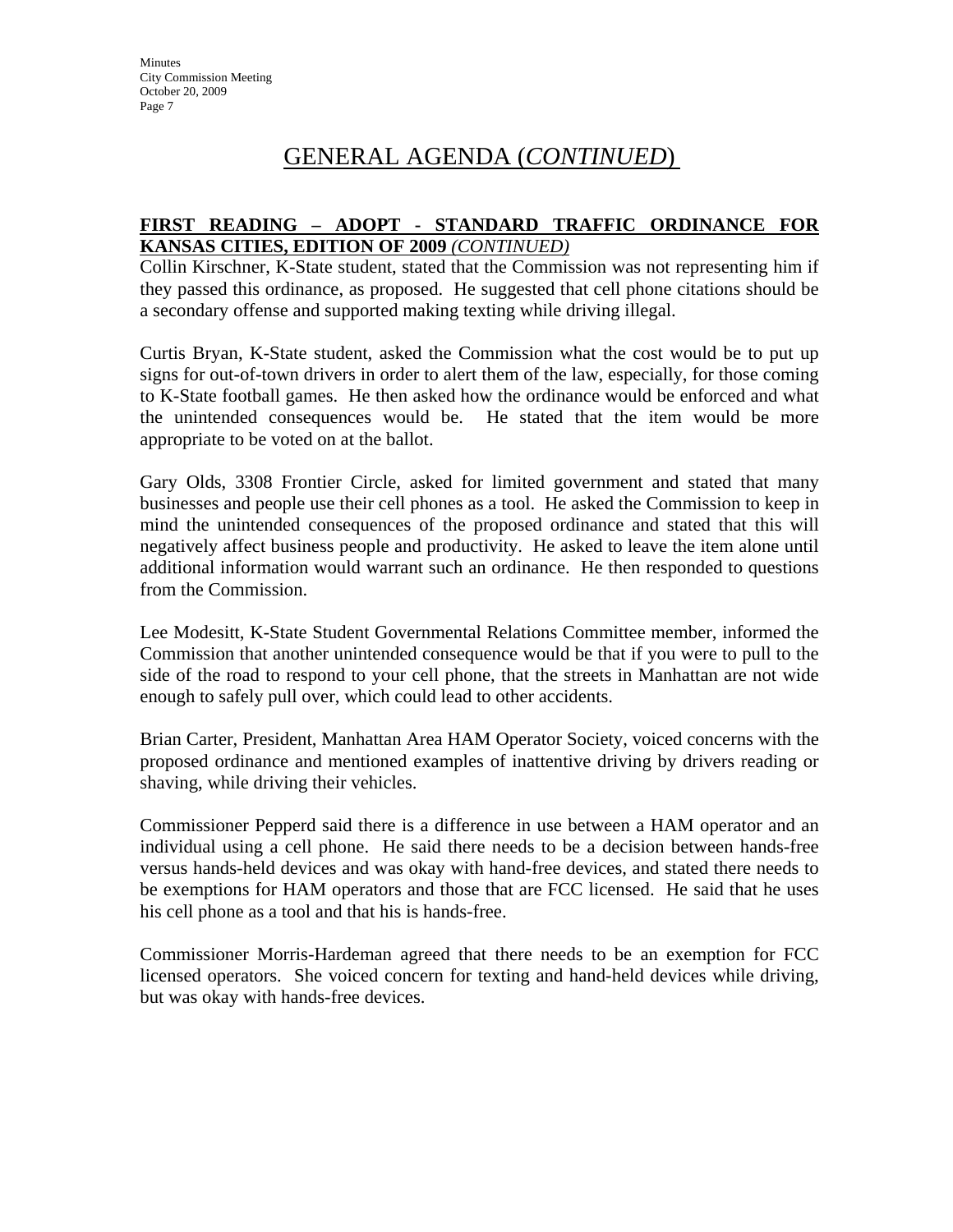### **FIRST READING – ADOPT - STANDARD TRAFFIC ORDINANCE FOR KANSAS CITIES, EDITION OF 2009** *(CONTINUED)*

Commissioner Snead voiced concern with the state versus local laws regarding the use of cell phones and stated that no other cities in Kansas have adopted this approach. He supported an exemption for FCC licensed individuals and said that hands-free mobile communication would be logical. He said that texting is just insane in terms of the safety hazard that creates for the driver and others.

Commissioner Pepperd stated that Fort Riley has a motorcycle helmet, seat belt, and no cell phone regulation use policy on Post while driving.

Commissioner Sherow stated that there is a distinction to be made between FCC radio operators, public service and emergency vehicles, and individuals using cell phones in their vehicles. He stated that texting is ridiculous while driving and that texting use may need to be a primary violation and cell phone use a secondary consideration. He expressed hands-free cell phone use as being acceptable and age limitation should not be a factor.

Mayor Strawn voiced concern that if cell phone use is a secondary violation that it will not have enough teeth and should be a primary violation, if not using hands-free device. He said there is a mental loss of not paying attention if there is something in your hand blocking your vision.

Commissioner Morris-Hardeman asked about signage and educational campaign that could be incorporated.

The Commission discussed and concurred with the removal of the addition in the STO that would allow the operation of golf carts and work-utility vehicles on city streets. However, the Commission asked for additional information on work-utility vehicles.

Dale Houdeshell, Director of Public Works, responded to questions from the Commission regarding utility vehicles and skid steer loader equipment.

Bill Frost, City Attorney, and Katie Jackson, Assistant City Attorney, responded to questions regarding the exemption of licensed radio operators and other licensed operators. They responded to questions from the Commission regarding the City employee policy on cell phone use, signage notification and education, and asked for additional time to craft language in the ordinance based on the Commissioners input and direction.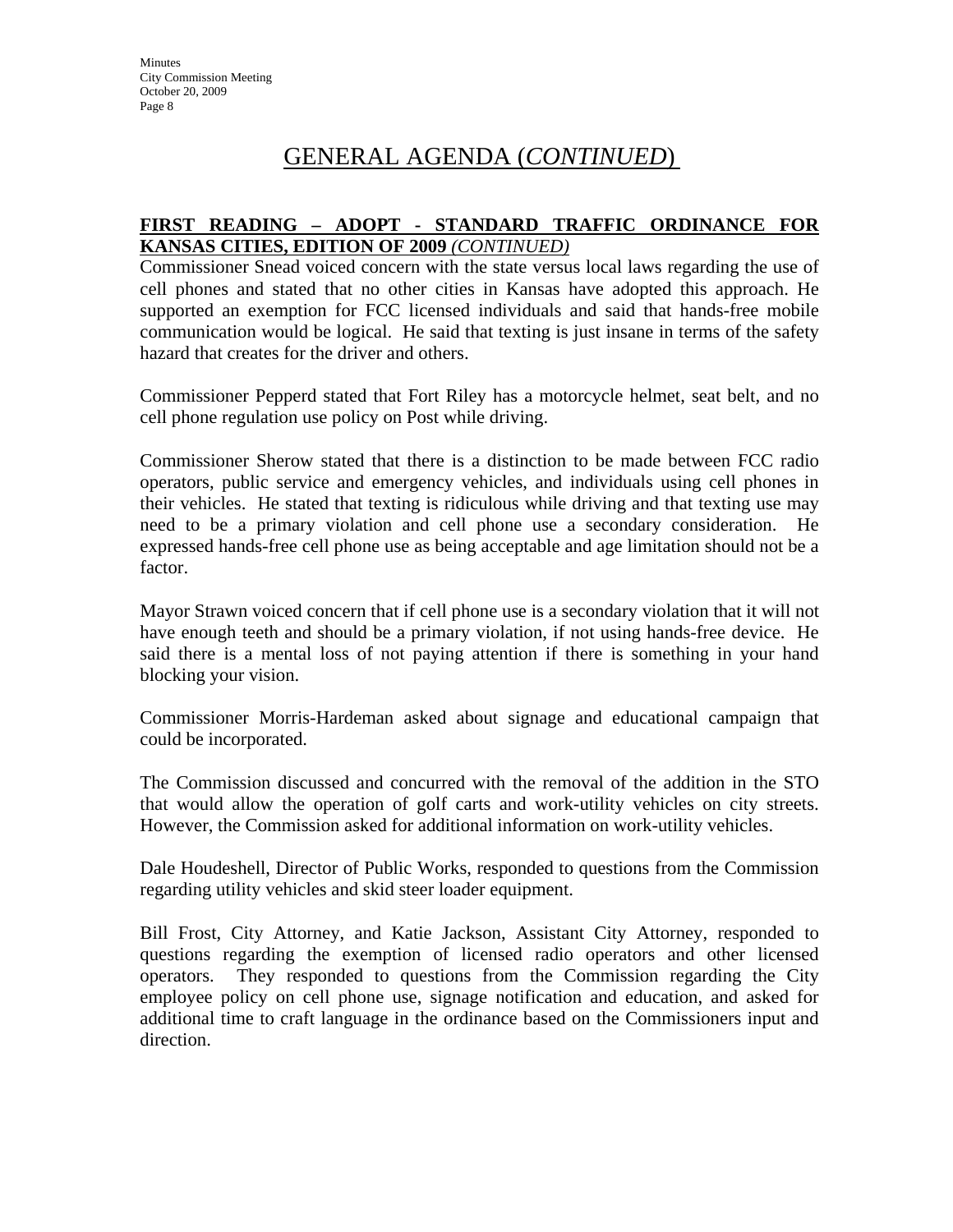### **FIRST READING – ADOPT - STANDARD TRAFFIC ORDINANCE FOR KANSAS CITIES, EDITION OF 2009** *(CONTINUED)*

The Commission also discussed if cell phone use while driving should be a primary or secondary violation and requested additional time to hear from the Riley County Police Department and to further evaluate and solicit feedback. There was also discussion about where signage should be placed, what it should say, and what kind of educational effort should occur.

Ron Fehr, City Manager, informed the Commission that the item can be brought back to the Commission for consideration and appreciated the feedback and direction received.

After additional discussion, the City Commission took no action on the item.

The Commission took a brief recess.

#### **FIRST READING – ADOPT AND INCORPORATE - US-24 CORRIDOR MANAGEMENT PLAN INTO THE MANHATTAN URBAN AREA COMPREHENSIVE PLAN**

Eric Cattell, Assistant Director for Planning, introduced the item.

Buck Driggs, HWS Consulting Group, presented an overview of the Corridor Plan Update, US 24 project limits, US 24 scope of services, shareholder interviews, decisionmaking process roles, advisory group, revised market analysis with NBAF, land use planning, existing and future land use, growth alternates, improvement concepts, conceptual options, infrastructure planning, storm drainage data collection, water and sanitary sewer infrastructure, and regulatory issues. He then responded to questions from the Commission regarding data provided on NBAF for the corridor study area and timeframe.

Dale Houdeshell, Director of Public Works, provided additional information and clarification on the study area.

Eric Cattell, Assistant Director for Planning, presented the recommended action and discussions that have occurred with Pottawatomie County planning staff.

Ron Fehr, City Manager, responded to questions from the Commission and stated that the goal is to add a Pottawatomie County representative to the Planning Board.